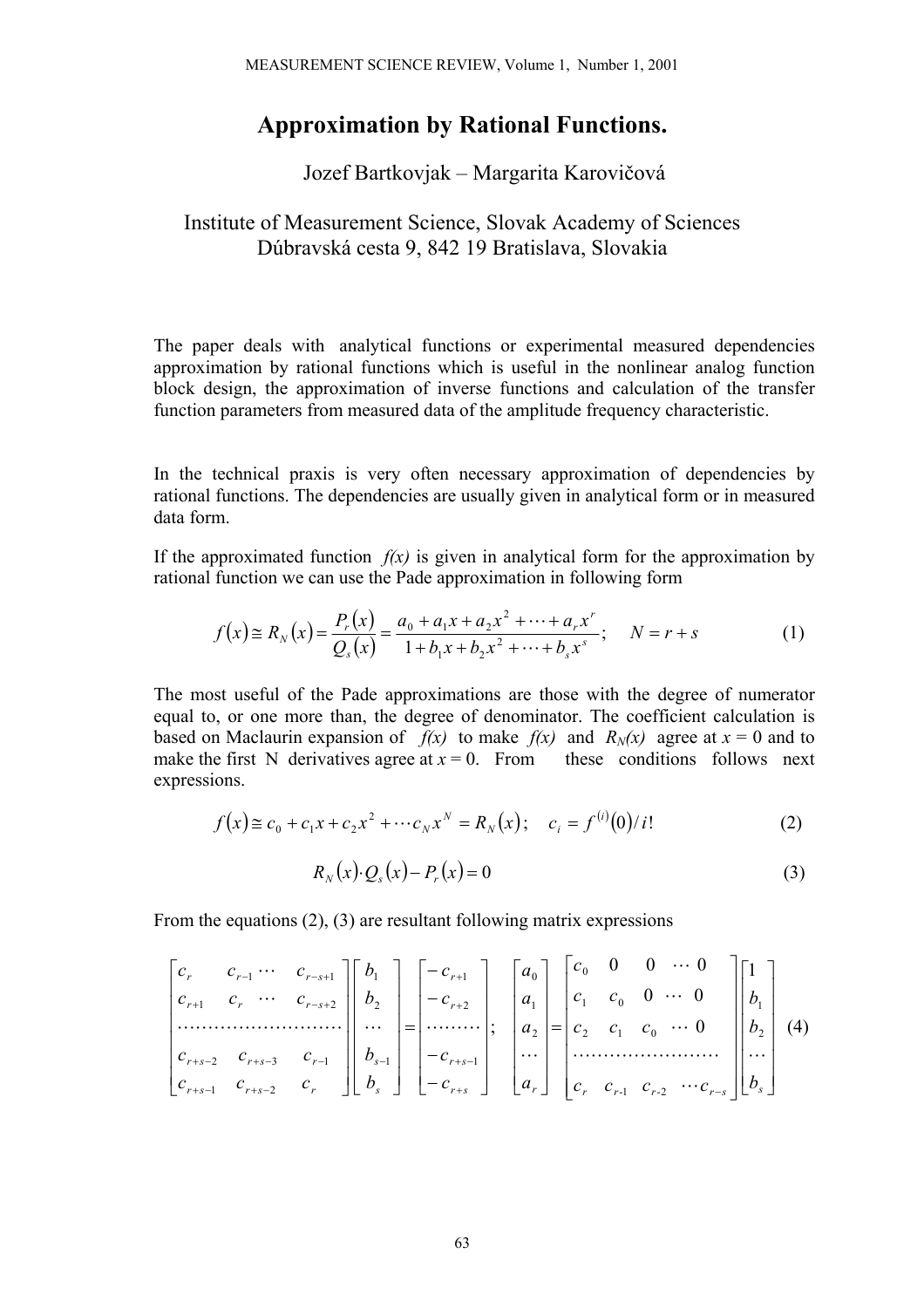From these matrix equations we can calculate the required coefficients  $a_0$ ,  $a_1 \cdots a_r$  and  $b_1, b_2 \cdots b_n$  by following matrix expressions

$$
[A_2] \cdot [b] = [C]; \qquad [b] = [A_2]^{-1} \cdot [C]; \qquad [a] = [A_1] \cdot [b^*]
$$
 (5)

The dimension of matrices  $A_2$ ,  $A_1$  are  $s \cdot s$  and  $(r+1) \cdot (s+1)$ . The values *r*, *s* in technical applications are usually not larger then 5.

If the function  $f(x)$  is given by measured data pair then the rational function approximations can be made by following manner. For every data pair  $x_i$ ,  $y_i$ ,  $i = 0, 1...N$ , is valid expression 1 and we can write following expression

$$
y_i = \frac{a_0 + a_1 x_i + a_2 x_i^2 + \dots + a_r x_i^r}{1 + b_1 x_i + b_2 x_i^2 + \dots + b_s x_i^s};
$$
\n<sup>(6)</sup>

where  $x_i$ ,  $y_i$  are known (measured) data and  $a_j$ ,  $b_k$  are required unknown coefficients. The expression (6) we can write in following form too

$$
y_i = a_0 + a_1 x_i + a_2 x_i^2 + \dots + a_r x_i^r - b_1 x_i y_i - b_2 x_i^2 y_i - \dots - b_s x_i^s y_i
$$
 (7)

By the equation (7) for  $i = 0, 1, \dots N$  we can give following  $N+1$  equations written in matrix form

$$
[y] = [X] \cdot [a] \tag{8}
$$

where

$$
[y] = [y_0, y_1, y_2 \dots y_N]^T; \qquad [a] = [a_0, a_1, a_2, \dots a_r, b_1, b_2, \dots b_s]^T
$$
  
\n
$$
[X] = \begin{bmatrix} 1 & x_0 & x_0^2 & \dots & x_0^r & -y_0x_0 & -y_0x_0^2 & \dots & -y_0x_0^s \\ 1 & x_1 & x_1^2 & \dots & x_1^r & -y_1x_1 & -y_1x_1^2 & \dots & -y_1x_1^s \\ \dots & \dots & \dots & \dots & \dots & \dots & \dots & \dots \\ 1 & x_N & x_N^2 & \dots & x_N^r & -y_nx_N & -y_Nx_N^2 & \dots & -y_Nx_N^s \end{bmatrix}
$$
  
\n(9)

If in the system of equations there is  $N = r + s$ , then the required coefficients  $a_0$ ,  $a_1 \cdots a_r$ ,  $b_1$ ,  $b_2 \cdots b_s$  we can calculate by following expression

$$
[a] = [X]^{-1} \cdot [y] \tag{10}
$$

If in the system of equation (8) there is  $N > r+s$  then we can calculate the required coefficients by following expression ( least-square method )

$$
[a] = [[X]^{T} \cdot [X]]^{-1} \cdot [X]^{T} [y]
$$
\n
$$
(11)
$$